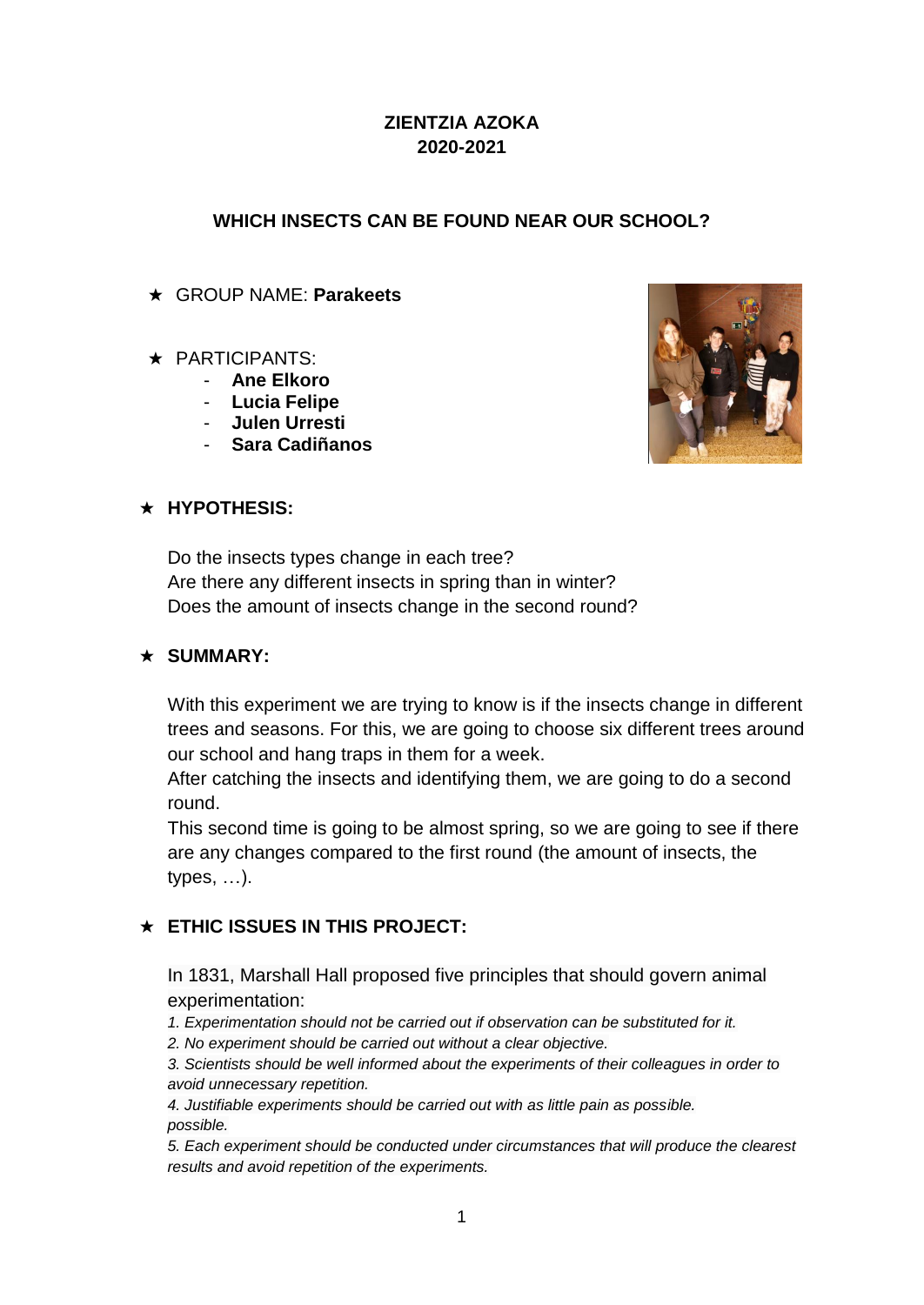In the case of our experiment, it is not possible to observe the insects in situ for identification, so it is necessary to set traps for a long period of time and then carry out the identification in the laboratory.

We have therefore used beer as a sleeping aid for the insects to cause them as little harm as possible.

In the case of the number of experimental periods, we have only done two campaigns.

### ★ **MATERIALS NEEDED:**

- Magnifier Recipients for the insects
- Nets Petri dishes
- Alcohol tweezers
- beer (for the traps) plastic bottles
- ropes stairs
- boxes fridge
- mobile phone (to take the pictures of the insects) tuppers
- strainer binocular magnifying glasses

### ★ **PROCEDURE:**



We made traps with beer and hanged them from the trees (six species of trees around the school: willow, cherry, hazel, birch, magnolia, oak).

A week later (January 22nd) we went back to collect them, so we could see if there were any trapped insects .

We then put them into recipients with water and alcohol and we counted how many of each type of insects they were in each tree.

After taking photos of them with the binocular magnifying glasses, we uploaded them to Drive.

Later, we tried to identify the insects by using the keys available on the internet.

We repeated the same procedure in February in the second insect trapping campaign on the same trees.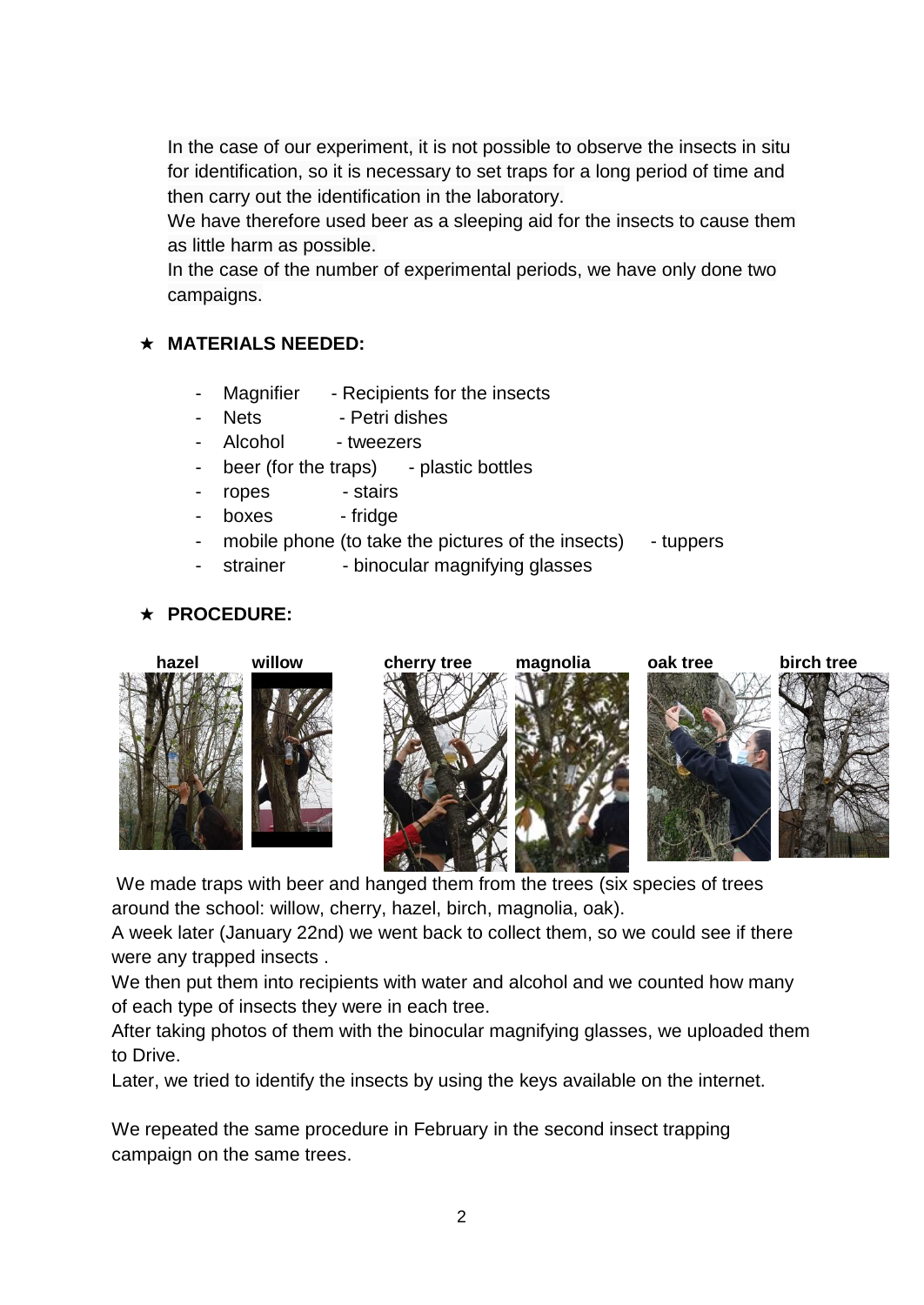#### ★ **CHRONOGRAM:**



Our work was organised according to the following timetable:

## ★ **INSECT BODY PARTS AND LIFE CYCLE**

Insects lay eggs, which hatch to produce a larva. These larvae shed their exoskeleton several times until they reach adulthood. Some insects change slightly between each moult and are called nymphs during the process. An insect that is not an adult or not mature is broadly called a juvenile.



**Image 1:** insect body parts and life cycle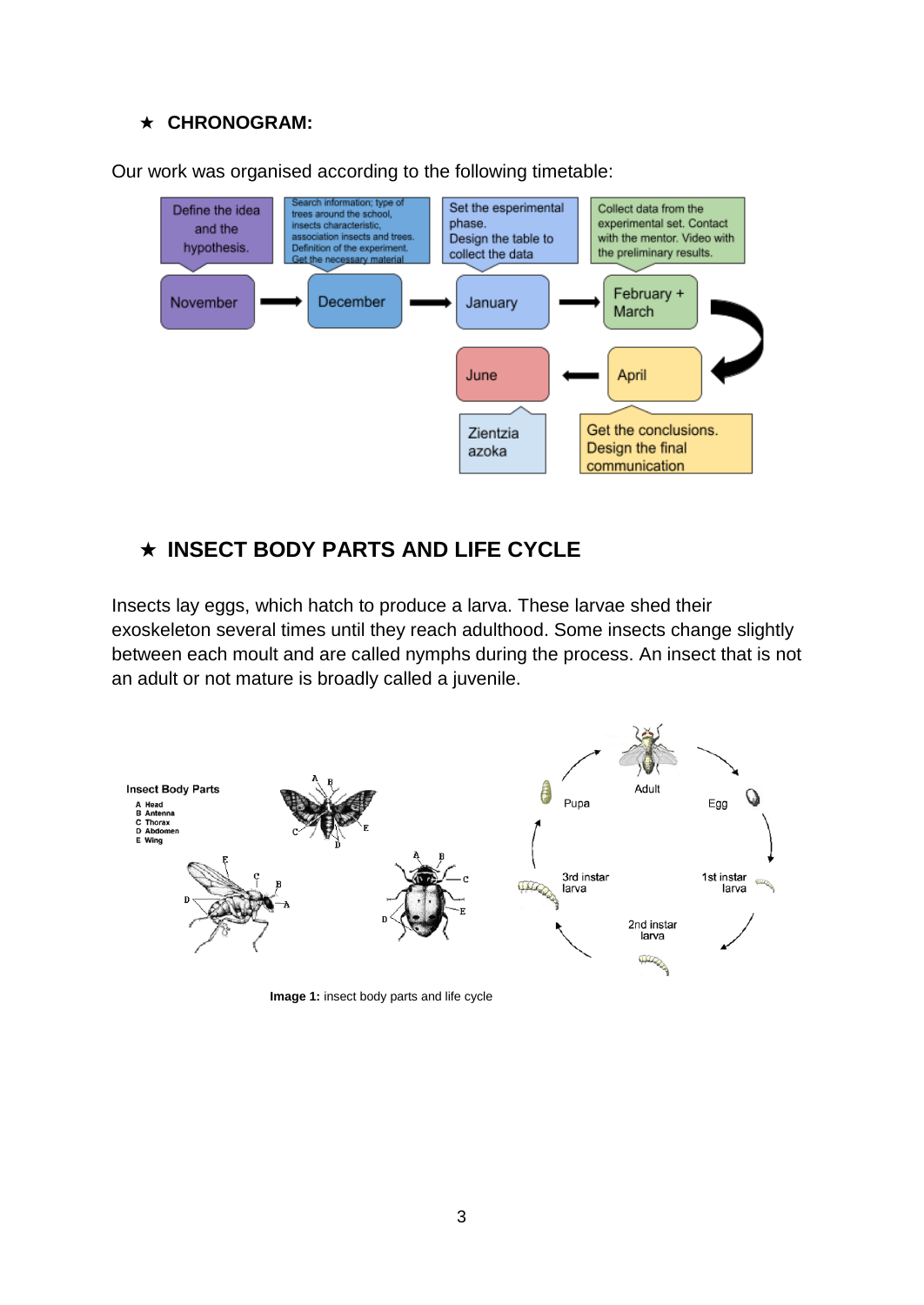## ★ **RESULTS** TREE 1: MAGNOLIA



**Images 2-3-4-5:** details of the tree, the leaves, the bark and the fruit

It is located at the back of the canteen, between the cemetery and the parking lot It can measure 27.5 metres.This tree has large and dark green leaves. Between them grows the flower. Insects that may be found there: bees, aphids,and pollinating insects,...

| <b>Species</b>           | <b>Number of</b><br>insects | <b>Description</b>                                                                                                     | <b>Pictures</b> | <b>Scientific name</b><br>(proposed) |  |
|--------------------------|-----------------------------|------------------------------------------------------------------------------------------------------------------------|-----------------|--------------------------------------|--|
| Species 1                | 10                          | It has big and brown eyes. Most part<br>of the body is covered in tiny hairs.                                          |                 | Caliphoridae                         |  |
| Species 2                | 30                          | It has white abdomen. 6 legs, 2 wings, it<br>has a push on the ass, it has a red head<br>and yellow lines at the back. |                 | Phoridae                             |  |
| Species 3                |                             | Is brown coloured and has 6 legs<br>and 2 wings.                                                                       |                 | Drosophilidae                        |  |
| Second campaign: Failure |                             |                                                                                                                        |                 |                                      |  |

## TREE 2: HAZEL





**Images 6-7-8:** details of the tree, the leaves and the bark

Located inside the school's vegetable garden, next to the shed, it can measure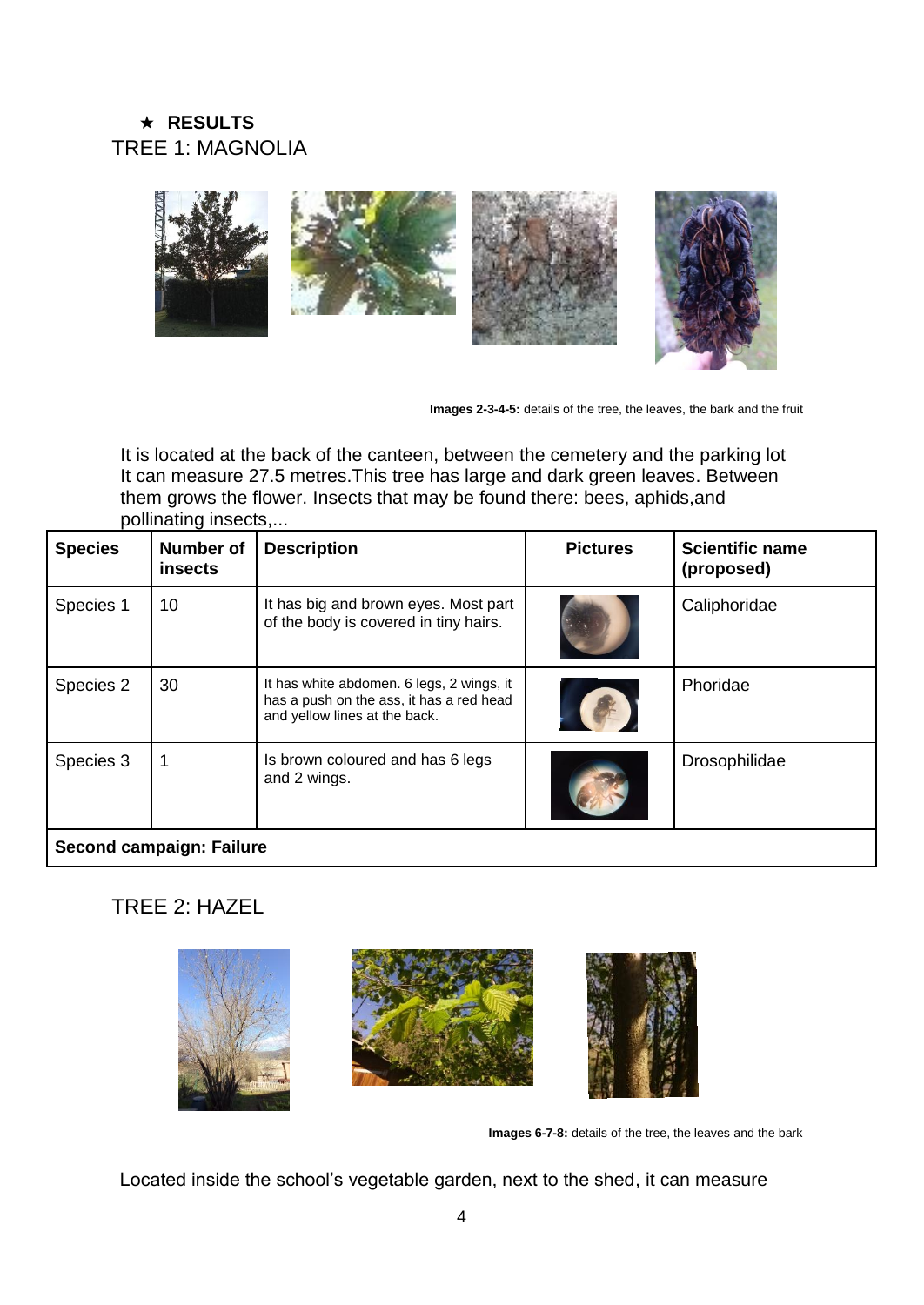between 8 and 10 metres. The trunk divides into branches at the beginning of it (near the floor).

| <b>Species</b> | <b>Number</b><br>οf<br>insects | <b>Description</b>                                                                                                                                             | <b>Pictures</b> | <b>Scientific Name</b><br>(proposed) |
|----------------|--------------------------------|----------------------------------------------------------------------------------------------------------------------------------------------------------------|-----------------|--------------------------------------|
| Species 1      | 5                              | It has big and brown eyes. Most part of<br>the body is covered in tiny hairs.<br>It has big and brown eyes. Most part of<br>the body is covered in tiny hairs. |                 | Caliphoridae                         |
| Species 2      | 67                             | It has white abdomen and<br>6 legs and 2 wings. The head is red and<br>the back is yellow and it has stripes.                                                  |                 | Syrphidae                            |
| Species 3      | 14                             | It has white abdomen and<br>6 legs and 2 wings.                                                                                                                |                 |                                      |
| Species 4      | 12                             | It has two wings. It has the abdomen<br>yellow. In the back it has black and yellow<br>lines.                                                                  |                 | micetophilidae                       |
| Species 5      | $\overline{2}$                 | It has white abdomen and<br>6 legs and 2 wings. It is dark yellow                                                                                              |                 |                                      |
| <b>Species</b> | <b>Number</b><br>οf<br>insects | <b>Description</b>                                                                                                                                             | <b>Pictures</b> | <b>Scientific Name</b><br>(proposed) |
| Species 6      | 1                              | It has white abdomen and<br>6 legs and 2 wings. It is light yellow                                                                                             |                 | Muscidae                             |
|                |                                | Second campaign                                                                                                                                                |                 |                                      |
| Species 1      | 3                              | It has big and brown eyes. Most part of<br>the body is covered in tiny hairs.<br>It has big and brown eyes. Most part of<br>the body is covered in tiny hairs. |                 | Caliphoridae                         |
| Species 2      | 3                              | it has a dark red back, and the legs have<br>a lighter red color. These are made of tiny<br>sections. It also has two small skewers                            |                 | Trombidiidae                         |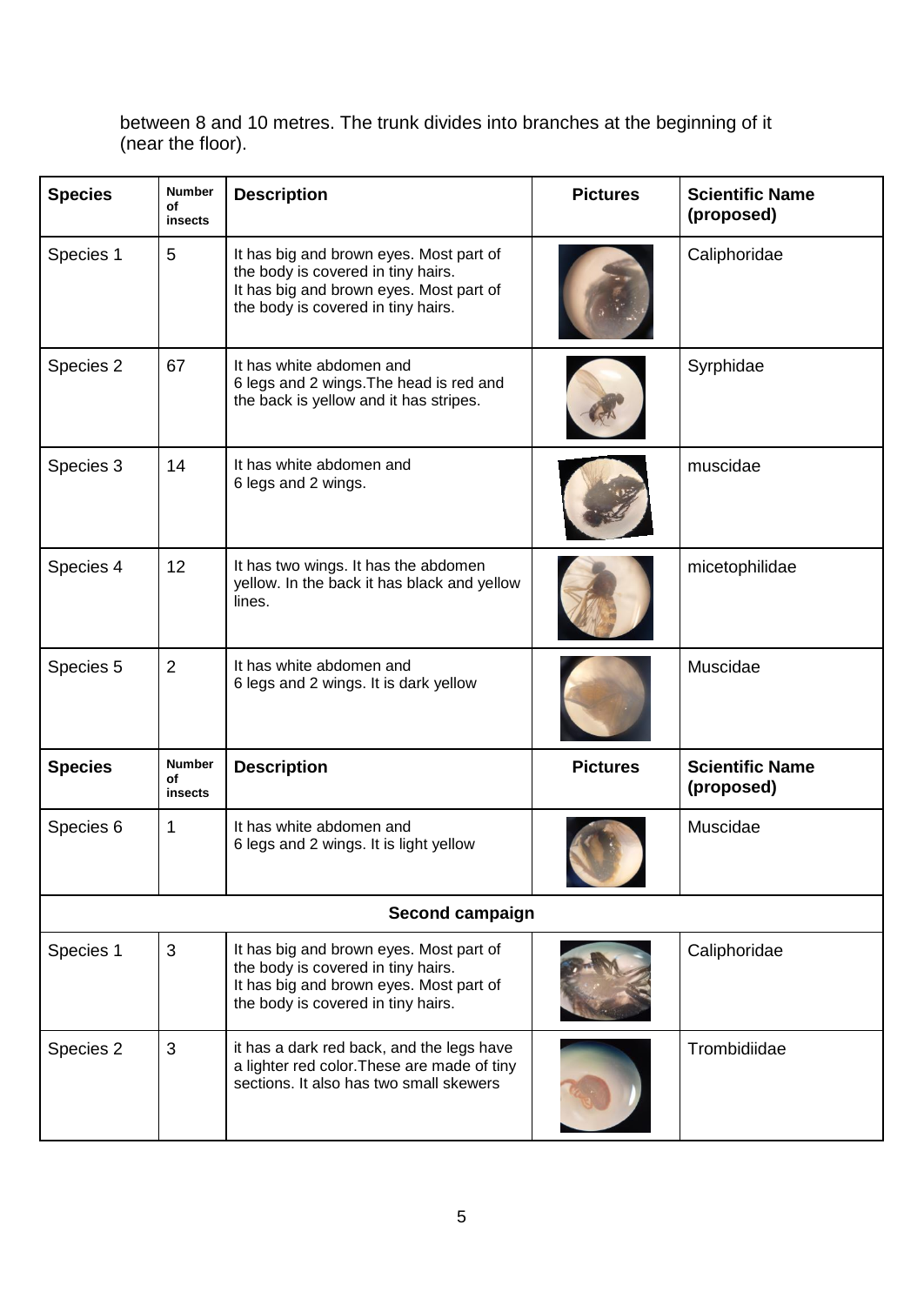| Species 3 |    | It has two wings and in each one it has<br>points. The head is black. It has four legs.                       | Micetophilidae |
|-----------|----|---------------------------------------------------------------------------------------------------------------|----------------|
| Species 4 | 13 | It is yellowish transparent. It has yellow<br>and large legs and dark red big eyes. It<br>also has big wings. | Phoridae       |
| Species 5 | 29 | It has a black head and thorax. The<br>abdomen is transparent with black lines.                               | Syrphidae      |

# TREE 3: CHERRY TREE



**Images 9-10-11:** details of the tree, the flowers and the bark

It ois utside the vegetable garden, at the corner of the fence It can measure between 2 and 5 metres. It's trunk and branches are thin and whitish. The flowers of this tree are pink and after they fall, cherries are grown. insects that may found here: millipede, aphids and snails

| <b>Species</b> | <b>Number</b><br>оf<br><b>insects</b>                                                                                                    | <b>Description</b>                                                                                                                                                         | <b>Pictures</b> | <b>Scientific Name</b><br>(proposed) |  |  |
|----------------|------------------------------------------------------------------------------------------------------------------------------------------|----------------------------------------------------------------------------------------------------------------------------------------------------------------------------|-----------------|--------------------------------------|--|--|
| Species 1      | 9                                                                                                                                        | It is brown, his head is full of hair, he has<br>three parts of his body, his head is his<br>back and his abdomen. It has wings on its<br>back and a thorn in its abdomen. |                 | Phoridae                             |  |  |
| Species 2      | 1<br>The whole body is black, the body is<br>divided into three parts, the head, thorax<br>and abdomen. It has six legs on each<br>side. |                                                                                                                                                                            |                 | Magdalis                             |  |  |
|                | Second campaign                                                                                                                          |                                                                                                                                                                            |                 |                                      |  |  |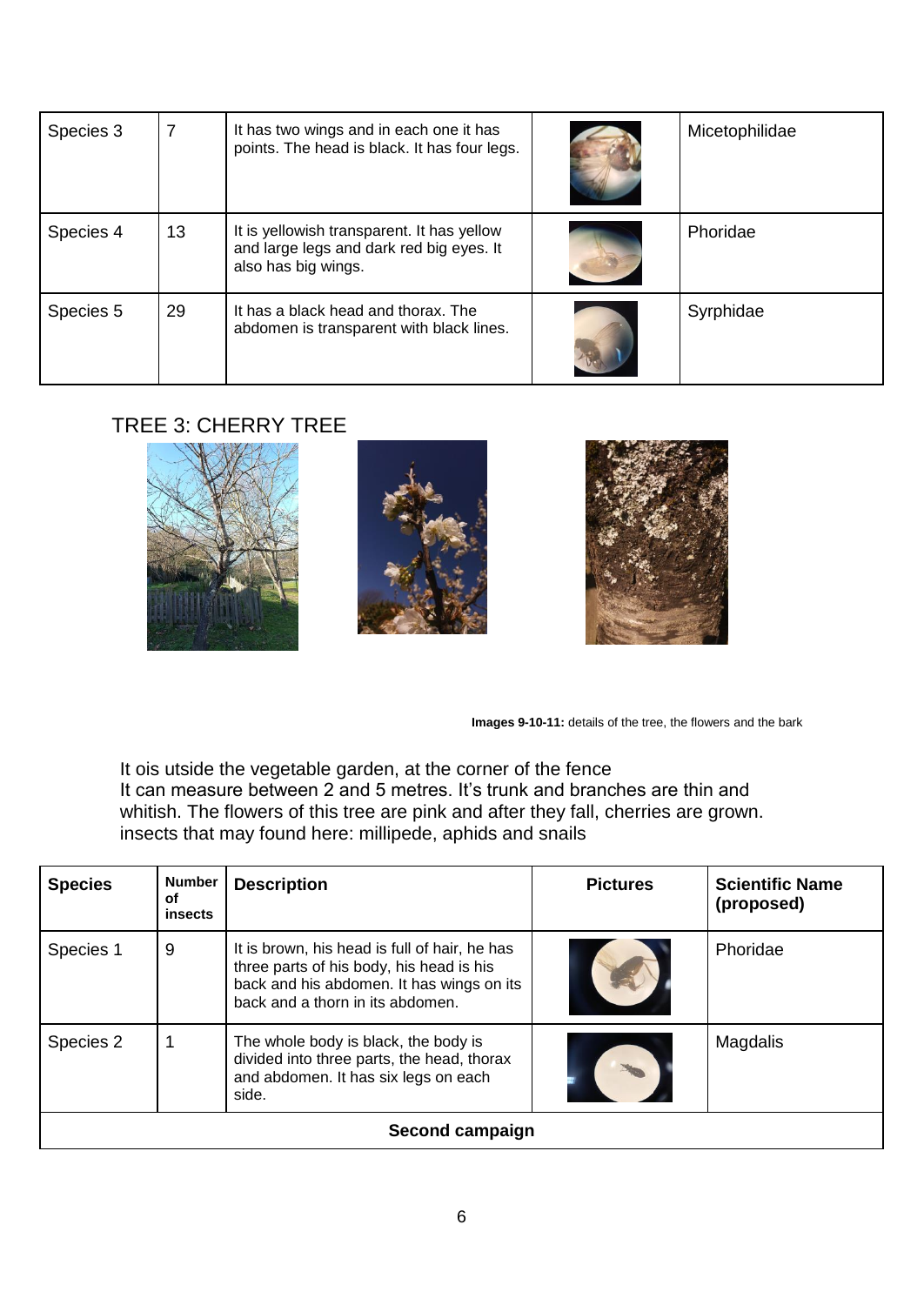| Species 3 |  | It is black and the body is divided into<br>three parts, the head, thorax and<br>abdomen. It has wings on the thorax. |  | Muscidae |
|-----------|--|-----------------------------------------------------------------------------------------------------------------------|--|----------|
|-----------|--|-----------------------------------------------------------------------------------------------------------------------|--|----------|

### TREE 4: **WILLOW TREE**







**Images 12-13-14:** details of the tree, the flowers and the bark

Next to the stairs that led to the canteen. The trunk is short and it divides into branches at a low point from the floor. It's leaves are yellowish and before they turn into leaves, small green and white tiny blossoms are formed.

| <b>Species</b> | <b>Number</b><br>οf<br>insects | <b>Description</b>                                                                                                                                                               | <b>Pictures</b> | <b>Scientific Name</b><br>(proposed) |
|----------------|--------------------------------|----------------------------------------------------------------------------------------------------------------------------------------------------------------------------------|-----------------|--------------------------------------|
| Species 1      | 2                              | It has big and brown eyes. Most part of the<br>body is covered in tiny hairs.                                                                                                    |                 | Caliphoridae                         |
| Species 2      | 9                              | High part of the thorax with yellow lines and<br>lower white.<br>It has small hairs on the head.<br>The front legs are yellowish transparent and<br>thicker than the other legs. |                 | Syrphidae                            |
| Species 3      | 9                              | Black torax with dark yellow thin lines. it<br>has a sting. It has tiny hairs in the head<br>and half of the wing                                                                |                 | Apidae                               |

# TREE 5: OAK TREE







**Images 15-16-17:** details of the tree, the leaves and the bark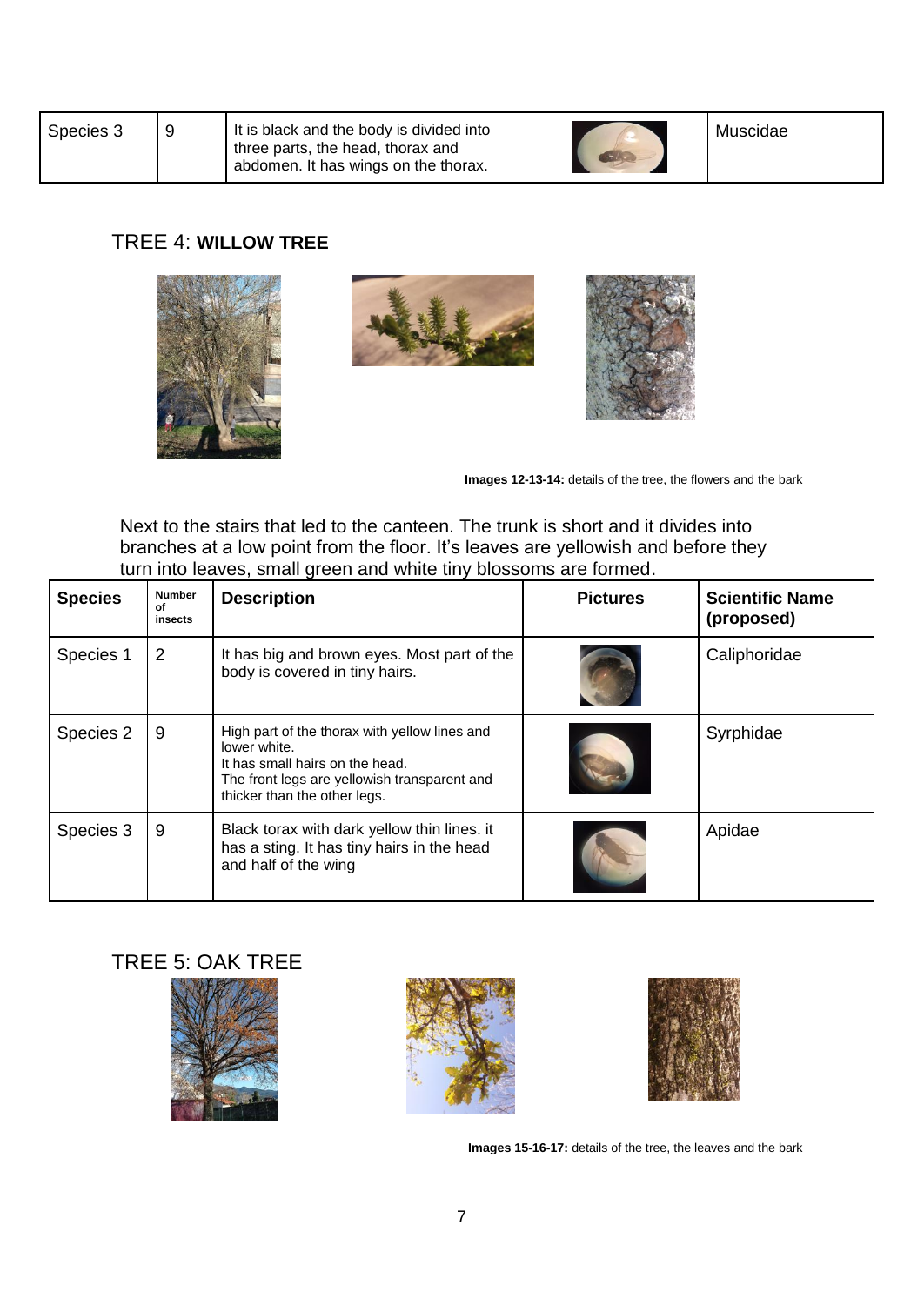It has a thick and high trunk. Oaks have spirally arranged leaves with lobate margins(some species have serrated leaves with smooth margins too).Before these are grown, they first are little brown peaks. The fruit is an oak nut that has a cup-like structure.

| <b>Species</b> | <b>Number</b><br>of<br>insects | <b>Description</b>                                                                                                                                        | <b>Pictures</b> | <b>Scientific Name</b><br>(proposed) |
|----------------|--------------------------------|-----------------------------------------------------------------------------------------------------------------------------------------------------------|-----------------|--------------------------------------|
| Species 1      | 2                              | big brown eyes and tiny hairs through all the<br>body                                                                                                     |                 | Caliphoridae                         |
| <b>Species</b> | Number<br>of<br>insects        | <b>Description</b>                                                                                                                                        | <b>Pictures</b> | <b>Scientific Name</b><br>(proposed) |
| Species 2      | 1                              | Big brown eyes with a mouth to suck out. It<br>has tiny hairs through all the body, also in the<br>legs                                                   |                 | Moscidae                             |
| Species 3      | $\overline{7}$                 | It is yellowish with lines in its body. Before the<br>head starts, it has a black hump. It has little<br>hairs in the head.                               |                 | Syrphidae                            |
| Species 4      | 1                              | It is pink coloured and transparent. Its<br>antennas are divided into three sections and its<br>head contains other smaller antennas too on<br>each side. |                 | Cerambycidae                         |
|                |                                | Second campaign                                                                                                                                           |                 |                                      |
| Species 1      | 3                              | Hairy head and big eyes                                                                                                                                   |                 | Caliphoridae                         |
| Species 2      | $\overline{2}$                 | Big red eyes with a beak to suck                                                                                                                          |                 | Muscidae                             |
| Species 3      | 1                              | it has a dark red back, and the legs have a<br>lighter red color. These are made of tiny<br>sections. It also has two small skewers                       |                 | Trombidiidae                         |
| Species 4      | $\mathbf 1$                    | It is black and it is separated into two parts.<br>The upper part is made of two shells, and the<br>final part is made of scales.                         |                 | Staphylinidae                        |
| Species 5      | $\mathbf 1$                    | It is yellowish with lines in its body. Before the<br>head starts, it has a black hump.                                                                   |                 | Syrphidae                            |
| Species 6      | 9                              | It has big red eyes with tiny hairs. The<br>abdomen is transparent and the back is made<br>of thick black lines.                                          |                 | Moscidae                             |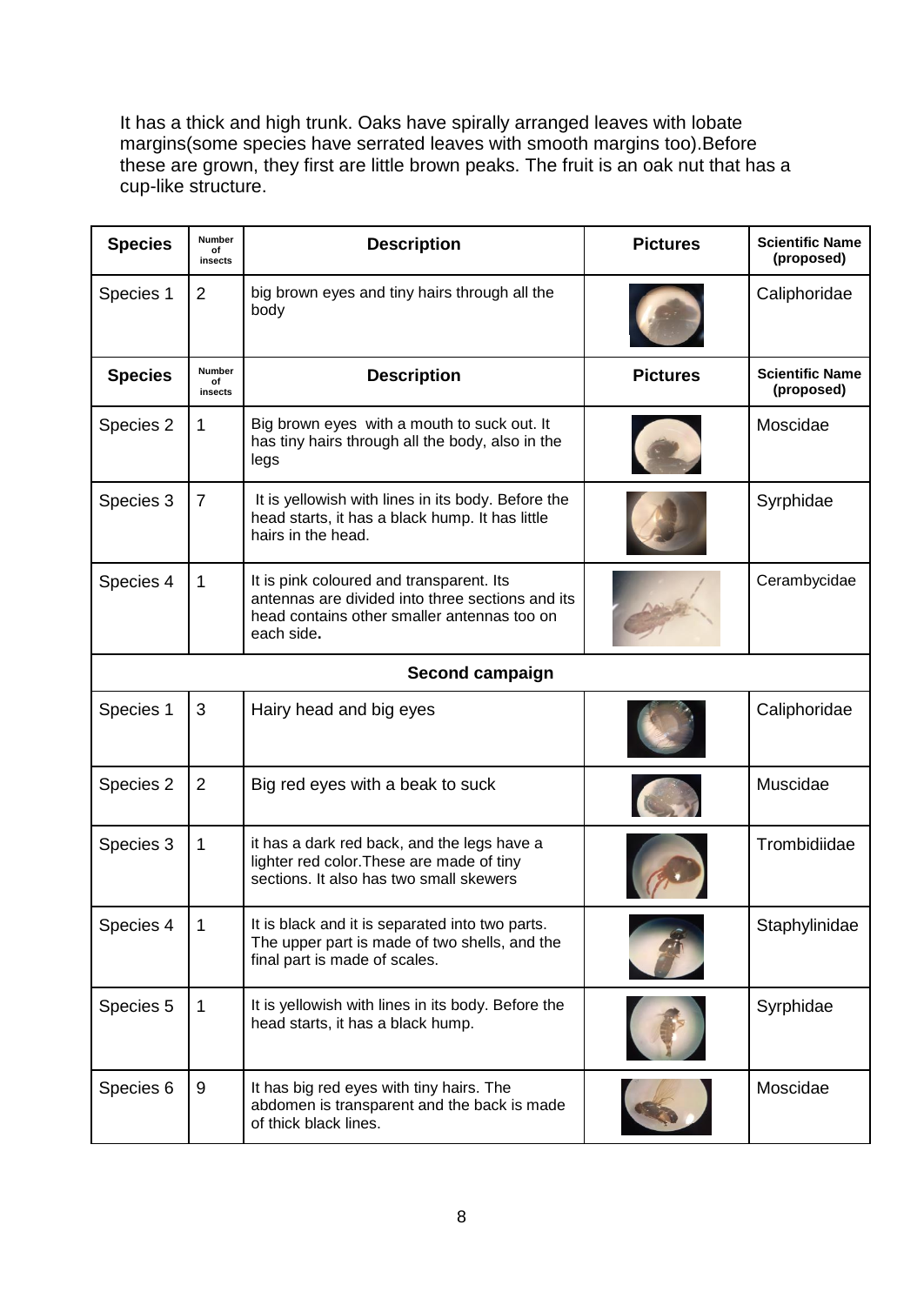| Species 7 | 2 | It has a small head and a transparent body<br>with black lines at the back. Its legs are light<br>brown with light yellowish tones. | phoridae  |
|-----------|---|-------------------------------------------------------------------------------------------------------------------------------------|-----------|
| Species 8 |   | It has a small head with large legs and a red<br>light abdomen.                                                                     | Syrphidae |

# TREE 6: BIRCH TREE







**Images 18-19-20:** details of the tree, the leaves and the bark

We find it at the back of the canteen

It can measure until 9 or 15 metres. It's trunk is thin and whitish and i't is marked with horizontal dark lines. Birch has green leaves that are oval or elliptical in shape.They are single or double serrated on the edges.

Here are shown some of the insects that are found in this tree:

| <b>Species</b> | <b>Number</b><br>of insects                                                                                                     | <b>Description</b><br><b>Pictures</b>                                                                                                      |              | <b>Scientific Name</b><br>(proposed) |
|----------------|---------------------------------------------------------------------------------------------------------------------------------|--------------------------------------------------------------------------------------------------------------------------------------------|--------------|--------------------------------------|
| Species 1      | 3                                                                                                                               | It has 4 legs and hairs. It has big and<br>brown eyes. Most part of the body is<br>covered in tiny hairs. It has big and<br>brown eyes.    | Caliphoridae |                                      |
| Species 2      | 14                                                                                                                              | It has white abdomen and<br>6 legs and 2 wings. The head is red and<br>the back is yellow and it has stripes.                              |              | Syrphidae                            |
|                |                                                                                                                                 | Second campaign                                                                                                                            |              |                                      |
| Species 1      | $\overline{7}$<br>It has white abdomen and<br>6 legs and 2 wings. The head is red and<br>the back is yellow and it has stripes. |                                                                                                                                            |              | Syrphidae                            |
| Species 2      |                                                                                                                                 | It has 6 orange legs. Its body is black but<br>the head and legs are orange. It is very<br>long and has the wings attached to the<br>body. |              | Cerambycidae                         |